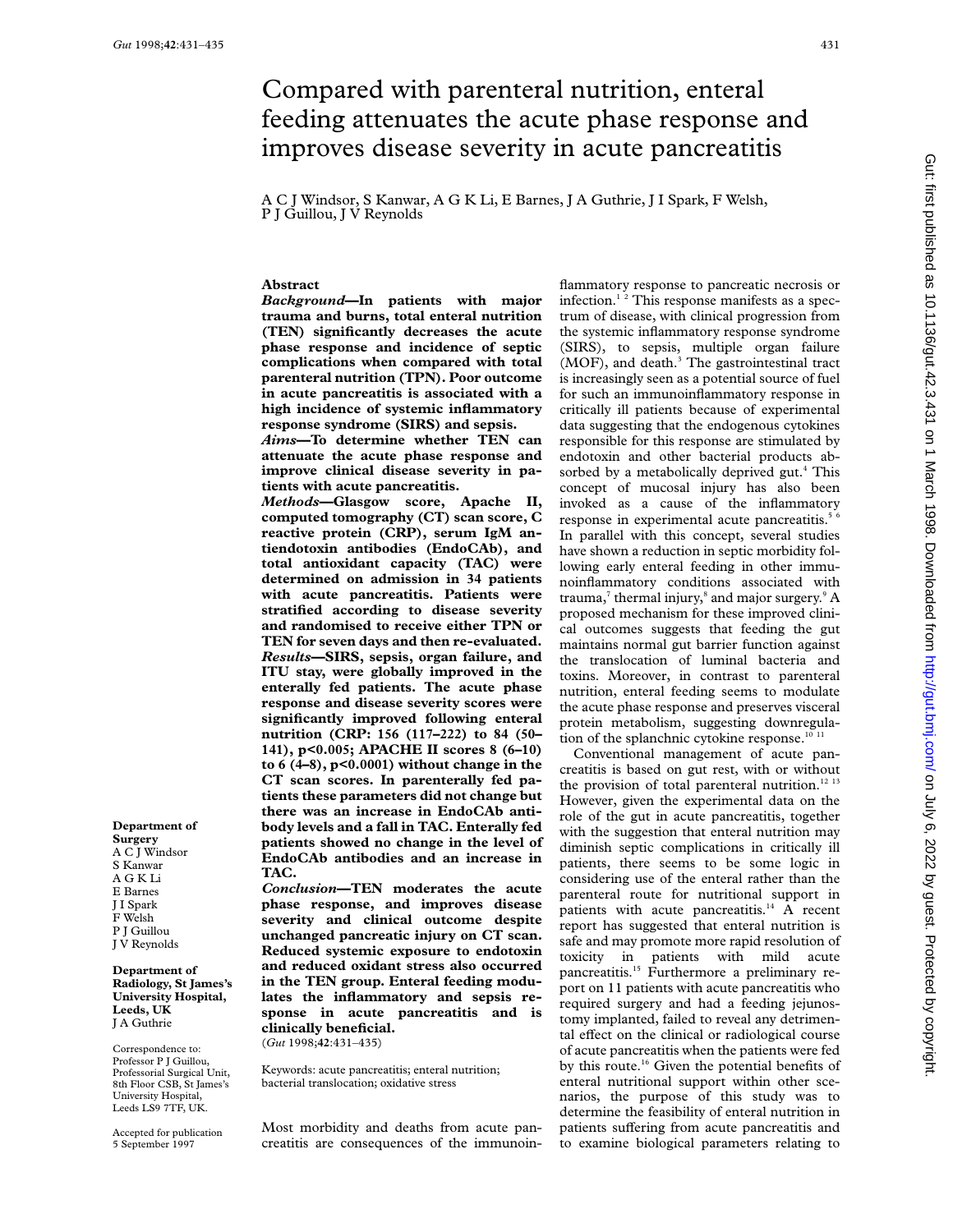

the theoretical mode of action of enteral nutrition within the context of a randomised clinical trial of enteral versus parenteral nutrition in acute pancreatitis.

#### **Patients and methods**

Between February 1995 and March 1996 a randomised clinical study of enteral versus parenteral nutrition in acute pancreatitis was undertaken. Patients with a serum amylase of greater than 1000 IU and clinical evidence of acute pancreatitis were enrolled. Patients without clinical evidence of acute pancreatitis, patients with known chronic pancreatitis, and those presenting more than 48 hours after admission were excluded from the study. Patients were then stratified according to their admission Glasgow score.<sup>17</sup> Three or more Glasgow points indicates severe disease and less than three mild/moderate disease. All patients were then randomised according to odd or even hospital number to receive either enteral or parenteral feeding. In the severe group, parenteral feeding was delivered through a central venous catheter (Hydrocath Triple lumen, Ohmeda, Swindon), and enteral feeding through a radiologically placed nasojejunal feeding tube (Corsafe tube, Corpak Medsystems, Merck Ltd, Hants). In the mild/moderate group patients were similarly randomised to receive parenteral feeding through a peripheral long line (Hydrocath Mid-line, Ohmeda, Swindon) placed in the antecubital fossa, or enteral feeding in the form of oral nutritional supplements. All intravenous catheters were sent for microbiological examination on removal.

The standard parenteral formula used in both mild/moderate and severe groups was Kabi regimen 1 (Pharmacia and Upjohn, Knowhill, Milton Keynes); 2500 ml provides 9.4 g nitrogen and 7.52 non-protein MJ (8.57 total MJ) per 24 hours. Lipid contributed 55% of the non-protein calories. This solution was formulated on site in the pharmacy and contained vitamins and trace elements. All peripherally delivered parenteral solutions also contained 1500 IU heparin.

In the severe group the standard enteral feed used was Osmolite (Ross Products, Queensborough, Kent) providing 12 g nitrogen and 7.11 non-protein MJ (8.44 total MJ) in 2000 ml per 24 hours once established. Of the nonprotein energy 36% was lipid based. The enteral feed was introduced at 30 ml/h and the rate increased incrementally, depending on tolerance, at up to 100 ml/h. The regimen was based on four, five hourly feeds with one hour rest between each.

The oral diet given to patients with mild/ moderate acute pancreatitis consisted of clear fluids with nutritional supplements, such as Entera (Fresenius, Runcorn, Cheshire) providing 1.56 g nitrogen and 1.07 non-protein MJ (1.25 total MJ) per carton and Fortisip (Nutricia Clinical Care, Trowbridge, Wilts) providing 1.8 g nitrogen and 1.09 non-protein MJ (1.25 total MJ) per carton. Up to five cartons of supplement were taken each day, but no attempt was made to enforce an isoenergic, isonitrogenous intake in the enterally fed compared with the parenterally fed groups. Fluid requirements over and above those delivered in the form of nutritional support were provided intravenously in the form of crystalloid and colloid solutions or clear fluids depending on clinical criteria.

The study protocol was divided into four study periods (fig 1). An initial 48 hour enrolment period was followed by a seven day nutritional support period. The third time period was the time from the nutritional support period to discharge and the fourth from discharge to clinical follow up. Within the first 48 hour enrolment period patients were evaluated for aetiology and Glasgow and APACHE II scores<sup>18</sup> and serum C reactive protein  $(CRP)$ was measured. Serum was also stored at −70°C for subsequent measurement of IgM anticore endotoxin antibodies (EndoCAb, Chromogenix, Molndal, Sweden) using an enzyme linked immunosorbent assay (ELISA) technique.19 Total antioxidant potential (TAC) was quantified using an enhancement chemiluminescence assay.<sup>20</sup> Patients then underwent a dynamic contrast enhanced comupted tomography (CT) scan. These scans were scored by a consultant radiologist using a modified Balthazar scoring system.<sup>21 22</sup> This score defines pancreatic and peripancreatic morphology in addition to degree of glandular necrosis, defined by enhancement values of below 30 Hounsfield units. The radiologist was blinded to the nature of nutritional support being administered. Patients then received their seven day nutritional support according to randomisation. On completion of their nutritional support period, patients were re-evaluated in an identical fashion to that outlined above for the clinical, radiological, and laboratory parameters. Following this, continuation of nutritional support or reintroduction of a normal dietary intake was undertaken according to the wishes of the attending clinician.

Patients were monitored during the study until hospital discharge and then during regular clinical follow up for outcome endpoints including: SIRS and intra-abdominal sepsis, defined by Bone's criteria<sup>23</sup>; the incidence of multiple organ failure as defined by Tran *et al*<sup>24</sup>; the need for operative intervention; hospital and intensive care unit stay; and 30 day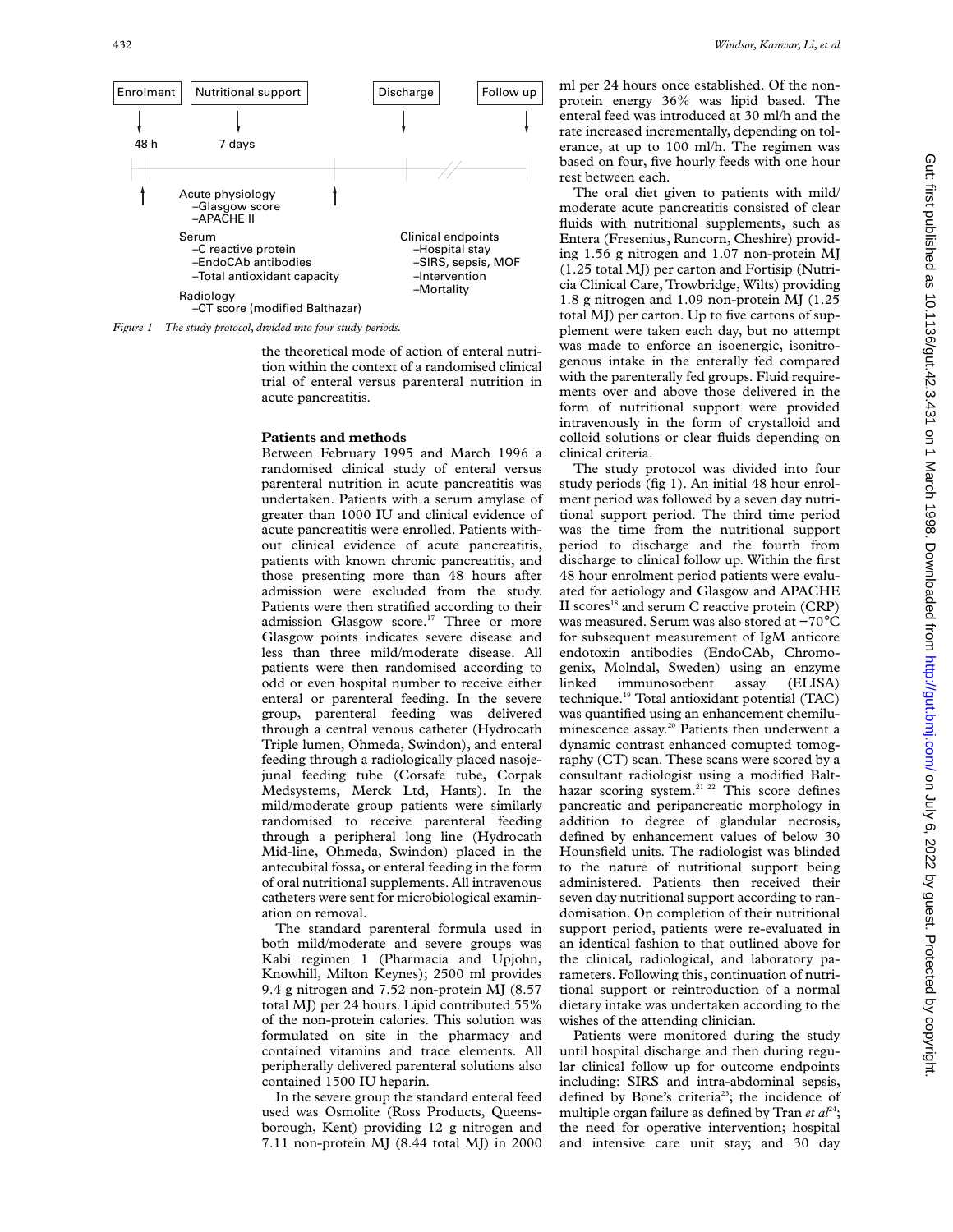*Table 1 Patient demographics and disease severity at enrolment*

|                            | Enteral          | Parenteral                |
|----------------------------|------------------|---------------------------|
| Patient numbers            | 16               | 18                        |
| Age $(v)$                  | $63(47-76)$      | 63<br>$(52 - 73)$         |
| Sex                        | 9(F) 7(M)        | 11<br>(F) 7 (M)           |
| Disease severity           |                  |                           |
| Severe                     | 6                | 7                         |
| Mild/moderate              | 10               | 11                        |
| Glasgow score              | $2(1-3)$         | $\mathfrak{D}$<br>$(1-4)$ |
| CT score                   | 156 (117–222)    | $125(49-168)$             |
| C reactive protein         | $3(2.5-5)$       | $4.5(2.5-5.5)$            |
| <b>APACHE II score</b>     | $8(6-10)$        | $9.5(8-13)$               |
| Serum albumin on admission | 38 $(38-41)$ g/l | 35.5 $(30-36.5)$ g/l      |
| Serum albumin at 7 days    | 29 $(28-37)$ g/l | $(26.5 - 35)$ g/l<br>30   |
| Causes of pancreatitis     |                  |                           |
| Gallstones                 | 9                | 14                        |
| Alcohol                    | 2                | 2                         |
| ERCP                       | 3                |                           |
| Drug induced               |                  | 0                         |
| Cryptogenic                |                  |                           |

ERCP, endoscopic retrograde cholangiopancreatography.

mortality. Antibiotics were not routinely prescribed but were introduced on a secondary rise in CRP or microbiologically proven infection. The indications for operation included persistent or deteriorating organ failure despite maximal intensive care for at least three days; verified infected pancreatic necrosis; and large, symptomatic, or infected pseudocyst formation.

The primary endpoint of the study was the incidence of the systemic inflammatory response syndrome, with sepsis, organ failure, hospital stay, and mortality as secondary endpoints. Data are expressed as medians with interquartile ranges. Statistical analysis between groups was performed using the Mann-Whitney U test for non-categorical data and the  $\chi^2$  test with Yates's correction for categorical data. Within group analysis was undertaken with Wilcoxon signed rank, matched pairs analysis. Statistical significance was accepted at a p value of less than 0.05.

#### **Results**

Thirty four consecutive patients with pancreatitis fulfilled the enrolment criteria. Sixteen were randomised to enteral feeding and 18 to parenteral feeding. Both groups were matched for age, sex, and severity stratification (table 1). Comparison of disease severity between the groups on entry revealed no significant differences in terms of APACHE II score, Glasgow score, CT score, and serum CRP (table 1). No patient randomised to the enteral feeding group required conversion to parenteral nutrition. However, in five patients in the enterally fed group who developed an ileus, temporary reduction in the volume of their enteral nutrition was required for between two and four days because of nausea and fullness. In both patients resumption of full enteral support was acheived for the remainder of the study period. In addition one tube blocked and another was accidentally displaced but both were immediately repositioned and feeding resumed. No patient in the enterally fed group experienced diarrhoea.

The median amount of non-protein energy delivered in the enterally fed group per patient per day was 5.02 MJ (range 3.25–6.02) whereas in the parenterally fed group all 7.52 non-protein MJ were delivered daily to all patients. This difference was statistically significant (p<0.0004). The corresponding nitrogen delivery in the two groups was 9.24 (5.95– 11.0) g per patient per day in the enterally fed group and 9.4 g per patient per day in the parenterally fed group (p=0.08, NS).

Following seven days of enteral nutritional support there was a significant reduction in serum CRP from 156 (117–222) mg/l to 84 (50–141) mg/l (p<0.005) and APACHE II scores fell from 8 (6–10) to 6 (4–8) ( $p$ <0.0001) in the enterally fed group (fig 2). However, in the parenterally fed group, no significant change in CRP (125 (49–168) mg/l to 124 (73–169) mg/l) or APACHE II scores (9.5  $(8-13)$  to 8  $(6-12)$  occurred (fig 2). The primary assessment CT scores were not significantly different between the two groups (3 (2–5) in both groups) and no significant change was noted in CT scan scores in either the enterally fed  $(3 (2-5)$  to  $3 (3-5)$ ) or the parenterally fed  $(3 (2-5)$  to  $3 (2-6)$ ) groups over the seven days of nutritional support.



*Figure 2 APACHE II and CRP changes before and after nutritional support in parenterally fed (PF) and enterally fed (EF) patients (Wilcoxon matched pairs analysis).*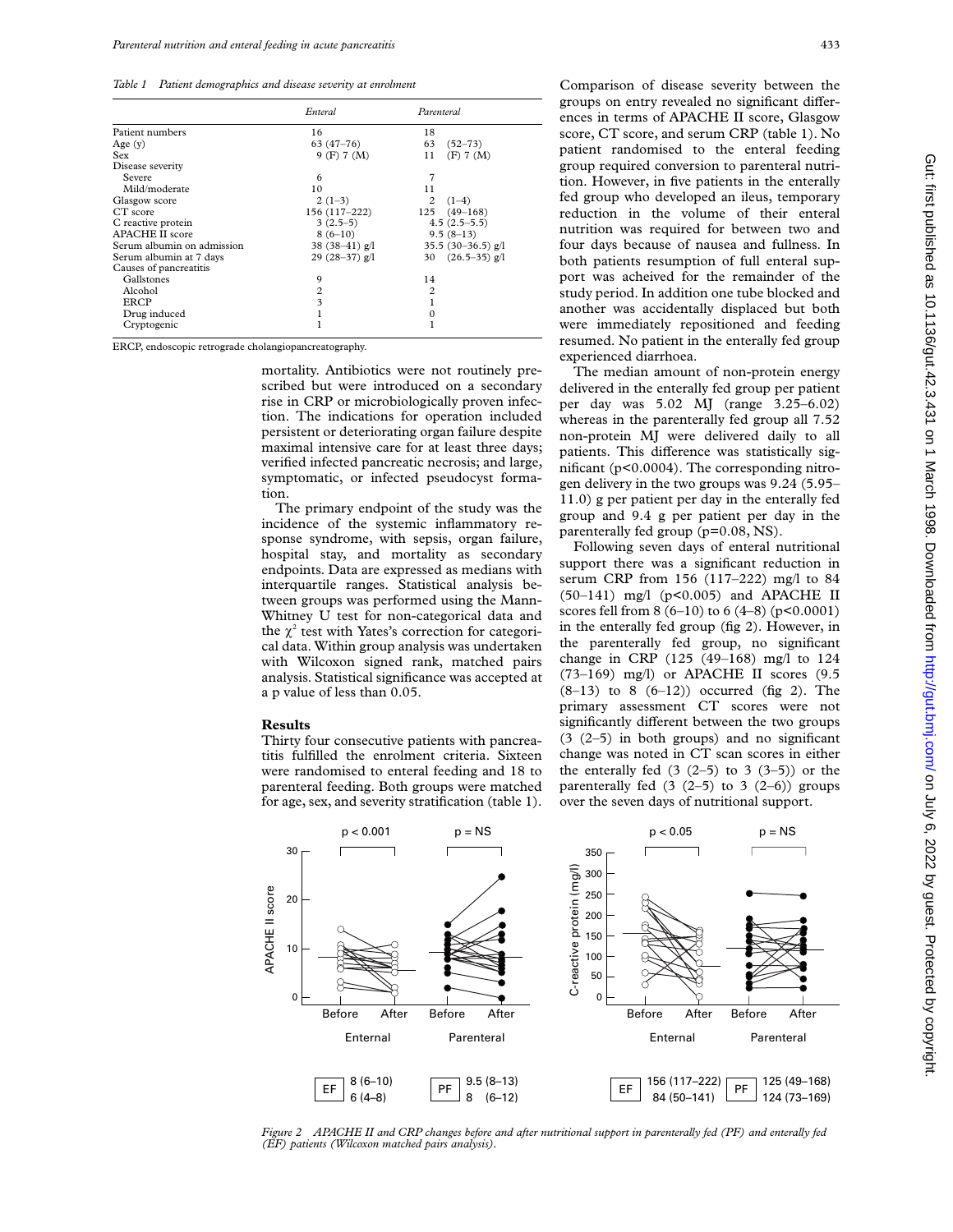*Table 2 Clinical outcome measures*

|                        | Enteral                    | Parenteral                                       |
|------------------------|----------------------------|--------------------------------------------------|
| <b>SIRS</b>            | 11 pre v 2 post $\star$    | 12 pre $v$ 10 post                               |
| Sepsis                 | 0                          | 3                                                |
| <b>MOF</b>             | 0                          |                                                  |
|                        |                            | $(3 \times$ Pulmonary)                           |
|                        |                            | $(2 \times$ Pulmonary, renal and cardiovascular) |
| Operative intervention | $1 \times$ Cystgastrostomy | $1 \times$ Cystgastrostomy                       |
|                        |                            | $2 \times$ Necrosectomy                          |
| Mortality              | 0                          | 2                                                |
|                        |                            | (7 days and 14 days)                             |

\*p < 0.05 pre- *v* postnutritional support.

SIRS, systemic inflammatory response syndrome; MOF, multisystem organ failure (incidence at end of nutritional support).

> Serum IgM EndoCAb antibodies increased by a median of 28.5 (24.8–30.7)% following seven days of nutritional support in the parenterally fed group but remained essentially unchanged in those fed enterally (−1.1 (−8.4 to +4.41)%, p<0.05). Furthermore, the total antioxidant capacity fell by a median of 27.7 (−44.9 to −18.5)% in the parenterally fed group while increasing by a median of 32.6 (13.5–45.2)% in the enterally fed patients  $(p<0.05)$ .

> Clinical outcome measures all improved in the enterally fed patients when compared with the parenterally fed patients. In the enterally fed patients, SIRS was present in 11 prior to nutritional support but in only two patients at the end of nutritional support  $(p<0.05)$  (table 2). There was no significant change (12 versus 10) in the incidence of SIRS following seven days of parenteral feeding (table 2). Three patients in the parenterally fed group developed microbiologically proven intra-abdominal sepsis: two with pancreatic infection and one with a liver abscess. The two patients with pancreatic infection required necrosectomy and drainage of the infected material. Five parenterally fed patients also developed organ failure: three with single organ failure (pulmonary) and two with three failed organs (pulmonary, renal, cardiovascular). Two of these patients died, one at seven days without documented sepsis and one at 14 days with evidence of pancreatic necrosis and infection following surgical intervention (table 2). No patient in either group developed catheter related infection on microbiological examination of the intravenous catheter.

> Hospital stay was not significantly different between the two groups with patients in the enterally fed group being in hospital for a median of 12.5 (9.5–14) days and in the parenterally fed group for 15 (11–28) days. In contrast, five patients in the parenterally fed group required a median of 10 days on the intensive care unit while no patient in the enterally fed group required intensive care unit management.

### **Discussion**

Despite the lack of prospective data, conventional wisdom dictates that gut rest with or without the provision of parenteral nutrition remains the treatment of choice in acute pancreatitis.25 This study set out to explore the feasibility of enteral feeding in acute pancreatitis and to determine whether it improved clinical

outcome and modulated the acute phase response in keeping with other trials of enteral feeding in the critically ill.<sup>7-9</sup> The first conclusion to be drawn from this study is that enteral feeding in acute pancreatitis is pactical. Enteral nutrition did not have to cease in any patients although a small number of patients with an ileus were unable to tolerate the full volume of feed for brief periods, thus explaining the lower total energy delivery per patient per day in the enterally fed group. The use of antidiarrhoeal agents was avoided in this study by commencing the enteral feeding with a low osmolarity solution and gradually building up to the full strength over a 24 hour period. However, nitrogen delivery was almost identical in the two groups and it might be argued that the clinical benefit derived from the enteral nutrition resulted from direct contact between the intestinal mucosa and nutritional supply even in those patients who developed an ileus.<sup>2</sup>

In the enterally fed group there was an objective reduction in the requirement for ITU care, incidence of intra-abdominal sepsis, multiple organ failure, need for operative intervention, and mortality when compared with the parenterally fed patients. All but one of the parenterally fed patients who required ITU care were admitted from the ward with progression of their disease having already been commenced on nutritional support. The one exception to this was a patient transfered to the ITU within 48 hours of admission with overwhelming disease resulting from a massive inflammatory response leading to rapidly fatal progression to multiple organ failure. It is unlikely that enteral intervention in this case would have altered the eventual clinical outcome.

In addition to the central finding of this study, the data also suggest that enteral feeding provides clinical benefit in terms of acute physiology, acute phase response, morbidity, and mortality. Following seven days of nutritional support, CRP levels fell significantly in the enteral group, taking the postnutritional CRP (84 mg/l) below 120 (mg/l), a recognised threshold for severe disease in acute pancreatitis. Similarly, the APACHE II scores fell significantly in the enterally fed group with the postnutritional APACHE II score falling below 8, a further threshold for severe disease according to the Atlanta criteria. These findings seem to corroborate those of Peterson *et*  $a^{10}$  and Kudsk *et al*<sup>11</sup> in their series of trauma patients, suggesting that enteral feeding modulates the acute phase response while reprioritising hepatic visceral protein metabolism. In contrast, CRP remained unchanged following seven days of parenteral nutrition, with the postnutritional CRP remaining above the threshold for severity of 120 mg/l. Likewise, APACHE II scores in the parenterally fed group showed no significant change and remained above the severity threshold of 8.

No significant change in CT scores was noted in either group, suggesting that apparent improvements in acute phase response and acute physiology in the enterally fed patients occurred in the absence of measurable changes